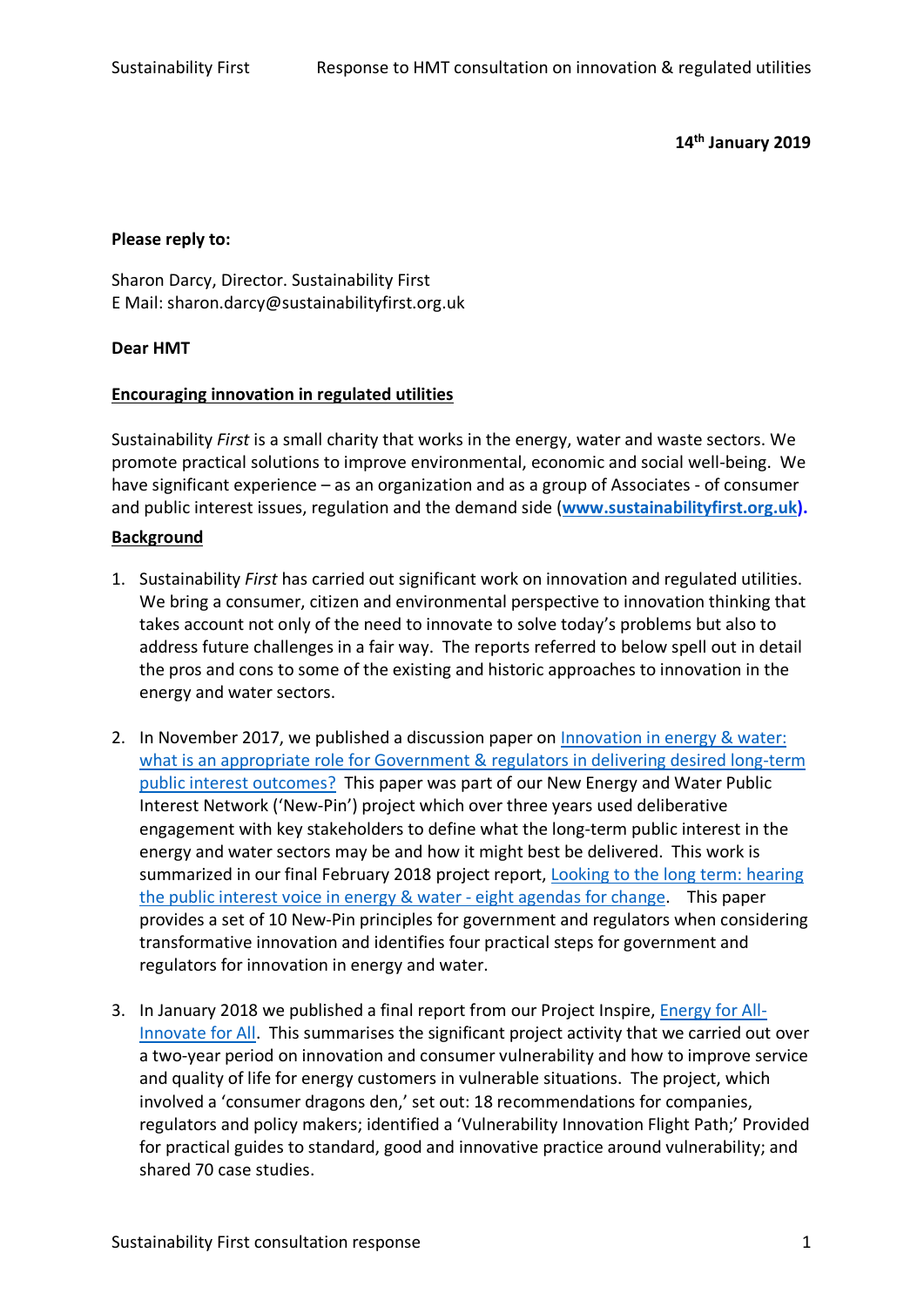- **4.** Sustainability First's current Fair for the Future Project Framing a 'Sustainable Licence to Operate' for the water and energy sectors strawman report explores what more energy and water companies can do to be more proactive in addressing issues of fairness. A key part of this is getting them to embrace disruptive change and get on the front foot in terms of innovating to solve both todays and tomorrows problems. We are currently testing this thinking with stakeholders and against case studies from other sectors. Part of this project will also be considering what a 'forward compliance' approach from companies may mean for regulators and policy makers.
- 5. Drawing on the above work and our wider experience as Associates, this consultation response begins by making some general comments on innovation and regulated utilities. These are focused specifically on our areas of greatest familiarity; the energy and water sectors. They include: specific issues faced by innovation in utilities; outcomes and processes; consumer, citizen and public interest outcomes; sharing learning and dissemination; leadership and distributional issues; and institutional innovation. Our response then makes some brief comments on the specific questions raised in the consultation document.

## **General comments**

### **Innovation in utilities**

- 6. Innovation, by its very nature is multi-dimensional and dynamic. It is not always clear what will come out of it and like all experiments, it will not always succeed in its stated intention. It is important to define innovation at *a high level* to distinguish between what is novel and what may be seen just as 'business as usual' (BAU). A **taxonomy of innovation** in utilities may be helpful that recognises the different challenges that are posed by getting innovation in different sectors and across **different parts of the value chain** (competitive and non-contestable), the fact a **'one size fits all' approach won't work** and which examines the differences between:
	- **Disruptive or transformative innovation** 'doing things differently'. Can significantly lower costs and / or develop new functionality in a way that reshapes existing markets and creates new ones. In energy and water, some of the most valuable changes from a public interest perspective may be the 'boring' and dull ones that to some extent take place 'behind the scenes;'
	- **Incremental innovation**  'doing things better.' Can lead to marginal increases in productivity and / or fringe developments for existing activities, often enabling the 'over serving' of higher paying customers. Most would agree that incremental innovation is desirable and necessary for a well-run business to meet the evolving expectations of its stakeholders;
	- **Enabling innovation** 'paving the way.' It is important to recognize that the difference between disruptive and incremental innovation isn't black and white. One can lead to and **enable** the other.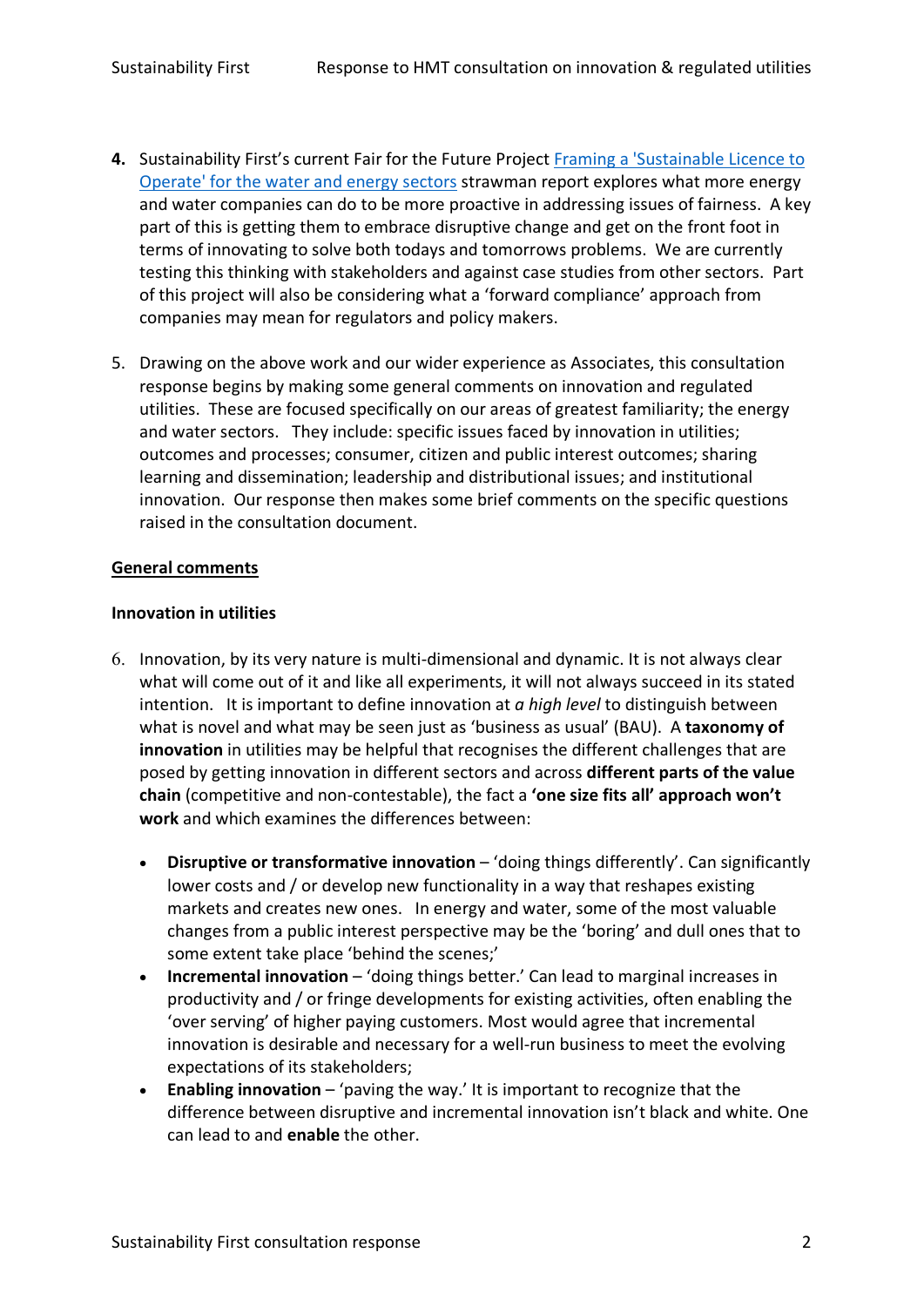- 7. These three categories can be further subdivided into: technical; consumer facing; commercial (process and business model); institutional; and financial innovation.
- **8.** Regulated utilities such as energy and water provide essential services that are universally used on an on-going basis. They are key parts of critical national infrastructure and have frequently long-term assets that are vital for social, economic and environmental wellbeing, short and long-term. This can make regulators – and utility companies – **risk averse and less willing to experiment**. There are also significant interdependencies between regulated utilities and they are often subject to systemic risks. These points can make the outcomes of any innovations possibly more unpredictable and difficult to evaluate.
- **9.** The fact that regulated utilities often include significant elements of **monopoly activity** poses further issues. Regulators need to get incumbent monopolies to understand that to meet their licence conditions and prepare for the future, they need to innovate. However, in regulating monopoly prices, regulators can inadvertently drive down R&D spend and thus exacerbate the market failures around low levels of monopoly innovation further. Direct innovation incentives may be needed to counter this; sometimes these will be financial, sometimes reputational and sometimes driven by the desire to ensure the survival of the executive team. Regulatory frameworks need to consider how, when necessary: to force the pace of change; how to prevent incumbents from stifling innovation by third parties; how to ensure innovation benefits all consumers (not just active early adopters of smart technologies that can often be more affluent); and crucially, how to ensure innovation for the long-term – including in terms of potential to compete in global markets.
- 10. Even in **competitive activities**, such as the energy supply market, innovation will not always happen on its own and may need specific regulatory incentives. Markets may not deliver innovation around fairness outcomes, long-term resilience and place-based well-being, for example. Sustainability First's Project Inspire highlights what works and what doesn't from reputational regulation, financial incentives, requirements etc in terms of innovation around vulnerability.
- 11. The demand side in the utilities sectors is also becoming increasingly important, to keep up with changing consumer expectations in the digital world but also vitally to help reduce peak network usage and costs and to adapt and mange increasingly extreme and unpredictable weather. **Active consumer / citizens and communities may want to have a voice in the future of the sectors and play their part in innovation**, particularly in the face of a real or perceived democratic deficit, through co-design, co-production etc.
- 12. All these issues need to be understood and acknowledged when considering regulatory approaches to innovation in utilities. This is **not** to argue for 'special pleading' or equate to 'picking winners.' It is clearly important that regulated **companies and regulators need to look outwards not inwards** – whilst recognising these specific features.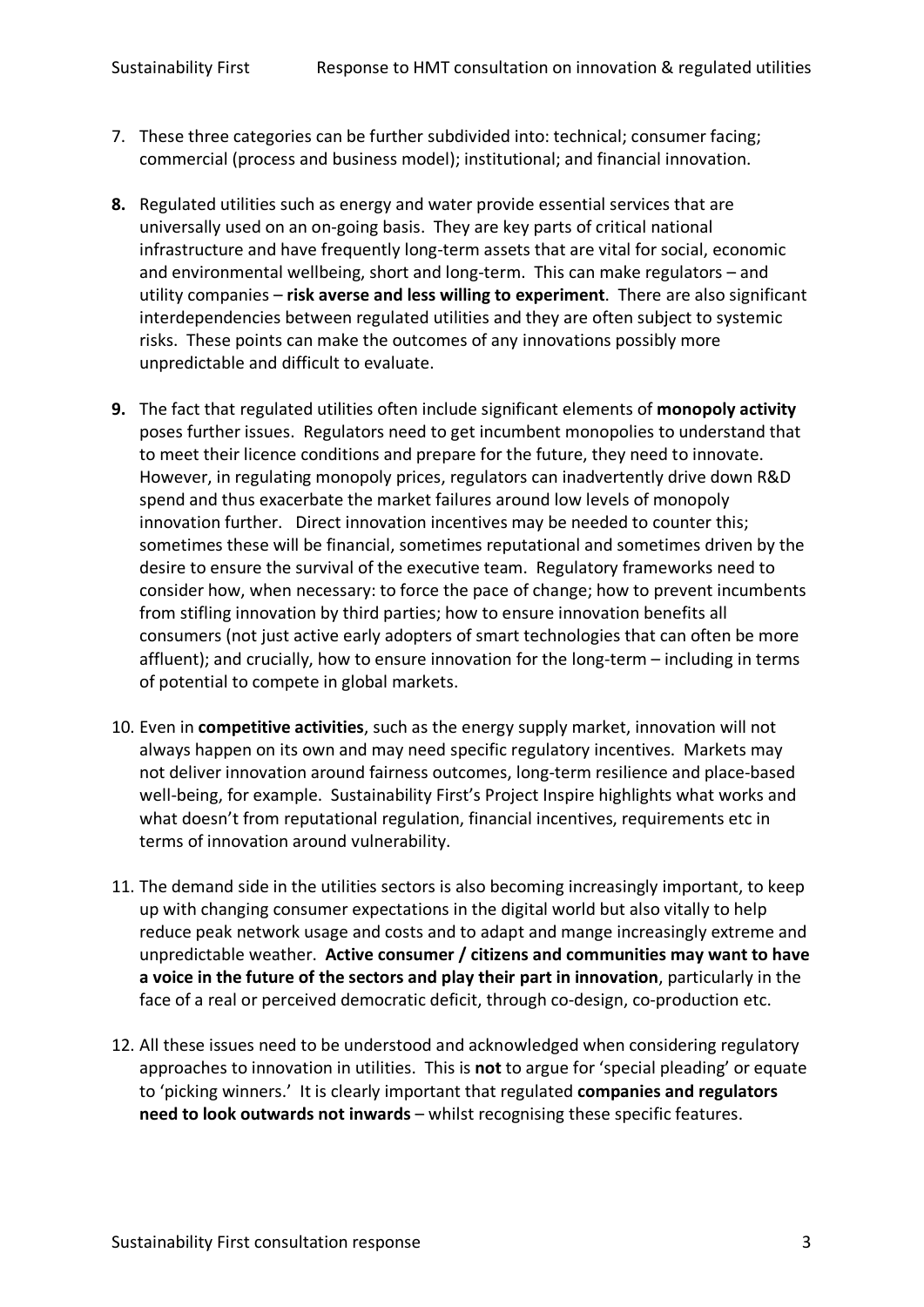### **Outcomes and processes**

- 13. We are pleased to see that the consultation talks in terms of innovation to improve '**customer outcomes**.' It is important to continue to 'frame' innovation discussions in terms of outcomes and ensure that innovation in these sectors is not seen as an end in itself or a process issue.
- 14. In places, however, the consultation document does take a somewhat **process driven** approach to innovation. This is counter to most commercial approaches to innovation – particularly in dynamic competitive markets. It is also important given the rapid pace of change in the sectors.
- 15. For **monopolistic and asset heavy parts of the value chain** which are regulated by 5 or 8 year price controls, **processes to incentivize innovation are important**. Without these, and at times when affordability and cost reduction can be seen as paramount, R&D is likely to suffer.<sup>1</sup> High gearing, as is the case in some water companies, may also lead to short term cost drivers that may deter innovation spend.
- 16. However, it is vital that the **right balance is struck** between providing incentives to enable innovation where it can deliver better outcomes / setting out processes to aid delivery and being overly prescriptive in terms of the types of innovation required and the processes surrounding this. Funding criteria which are narrowly focused, tight restrictions on eligibility and bureaucratic reporting processes can all lead to greater rigidity and make the 'agility principle' identified by the Secretary of State for Business, Energy and Industrial Strategy in his speech on 15<sup>th</sup> November<sup>2</sup> more difficult to achieve.
- 17. Although, as always, there is still room for improvement, the **Ofgem** approach to innovation (with funding through the Low Carbon Network Fund and subsequent Network Innovation Competitions) has helped to attract and enable low carbon innovation in energy networks, particularly that which is high risk (whether this is financially or in terms of safety, customer impacts etc) and / or which may not yield rewards into the medium to longer term.
- 18. **Ofwat's** approach of stretch targets on things like leakage and putting a downward pressure on prices so that 'necessity is the mother of invention' may lead to short to medium process innovation, where returns can be generated within the price control period, but may be less successful in driving innovation that requires significant up-front investment, riskier change or that which straddles price control periods or different 'systems' (where collaboration may be needed).
- 19. In all utility sectors, processes and incentives can be important to encourage innovation in areas where there is unlikely to be a commercial pull for this to take place. Sustainability First's Project Inspire found that **innovations to improve services and support for customers in vulnerable situations** were less likely to happen in energy

 <sup>1</sup> https://www.ofgem.gov.uk/sites/default/files/docs/2003/07/4034-innovation-and-rpz-discussion\_paper.pdf)

<sup>2</sup> https://www.gov.uk/government/speeches/after-the-trilemma-4-principles-for-the-power-sector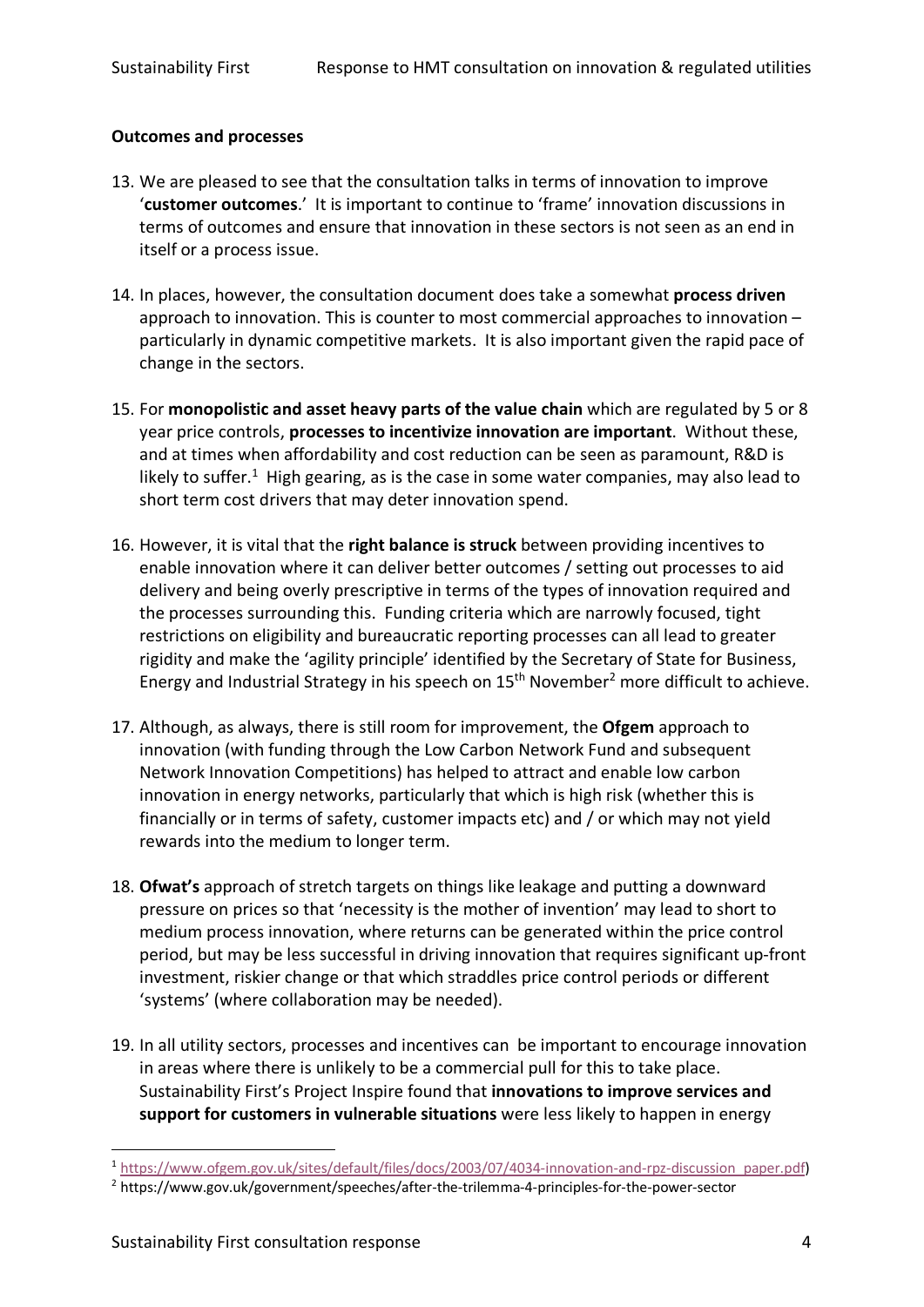retail compared to energy networks, in large part due to the absence of explicit incentives to support these customers in the retail market.

- 20. Setting clear strategic outcomes and **signalling** these as widely and loudly as possible to all potentially interested actors and then measuring the impacts of the approach for all relevant stakeholders are important to ensure that innovation delivers public interest outcomes.
- 21. A **new regulatory duty to promote innovation** may get in the way of focusing on outcomes and could make innovation more bureaucratic. We would note that regulators already have quite a large degree of discretion as to how they interpret their duties. However, providing the primary focus of regulatory duties was on consumer and public interest outcomes and delivering this "only where appropriate by promoting competition and innovation" was secondary, a new duty along these lines could arguably be beneficial in promoting culture change within the regulators.
- **22.** In an optimistic world, a focus on innovation in regulatory duties could be used to encourage regulators to: a) be more innovative themselves and 'practice what they preach'; b) be more embedded in the wider world - anticipating and understanding likely future trends in all of their teams; c) recruit people with more diverse perspectives to facilitate the latter; d) potentially reward more creative approaches in their staff appraisal approaches and become more flexible and less process orientated in how they assess what good looks like in terms of internal performance. **Providing there is a clear focus on outcomes – this could potentially be an opportunity to strengthen the focus on the consumer and public interest while making explicit that innovation and competition are only worthwhile if they deliver benefits for the latter and are not ends in themselves.** However, it is worth noting that over time, our experience of the interpretation of regulatory duties in terms of competition has not always been encouraging in this regard.
- 23. **Catapults** are clearly now also an important part of the innovation picture. Ensuring that funding streams are joined up is important not only to make it easier for innovators and investors to come in but also to ensure that activity isn't wastefully duplicated. The Catapults, working closely with government and regulators, can play a key role in terms of innovation to address **major uncertainties and systemic risks** and the public interest challenges faced in specific **places**. However, Catapults tend to focus on **longer-term and less close to market research** than may be needed to address the sorts of medium term challenges that monopoly companies need to address in price control business plans.
- 24. It is worth noting that there isn't a water catapult. The High-Tech Manufacturing Catapult has sought to fill this gap, and has some excellent offerings on laser welding, robotic inspection, 3d printing etc. but very few water companies are working with it and it is inevitably only looking at part of the gap: notable absences from its portfolio are satellite imagery (covered by the space catapult at Harvard) and blockchain/AI. For all Catapults, there can be a potential question of the degree of sector knowledge compared to sector specific regulators.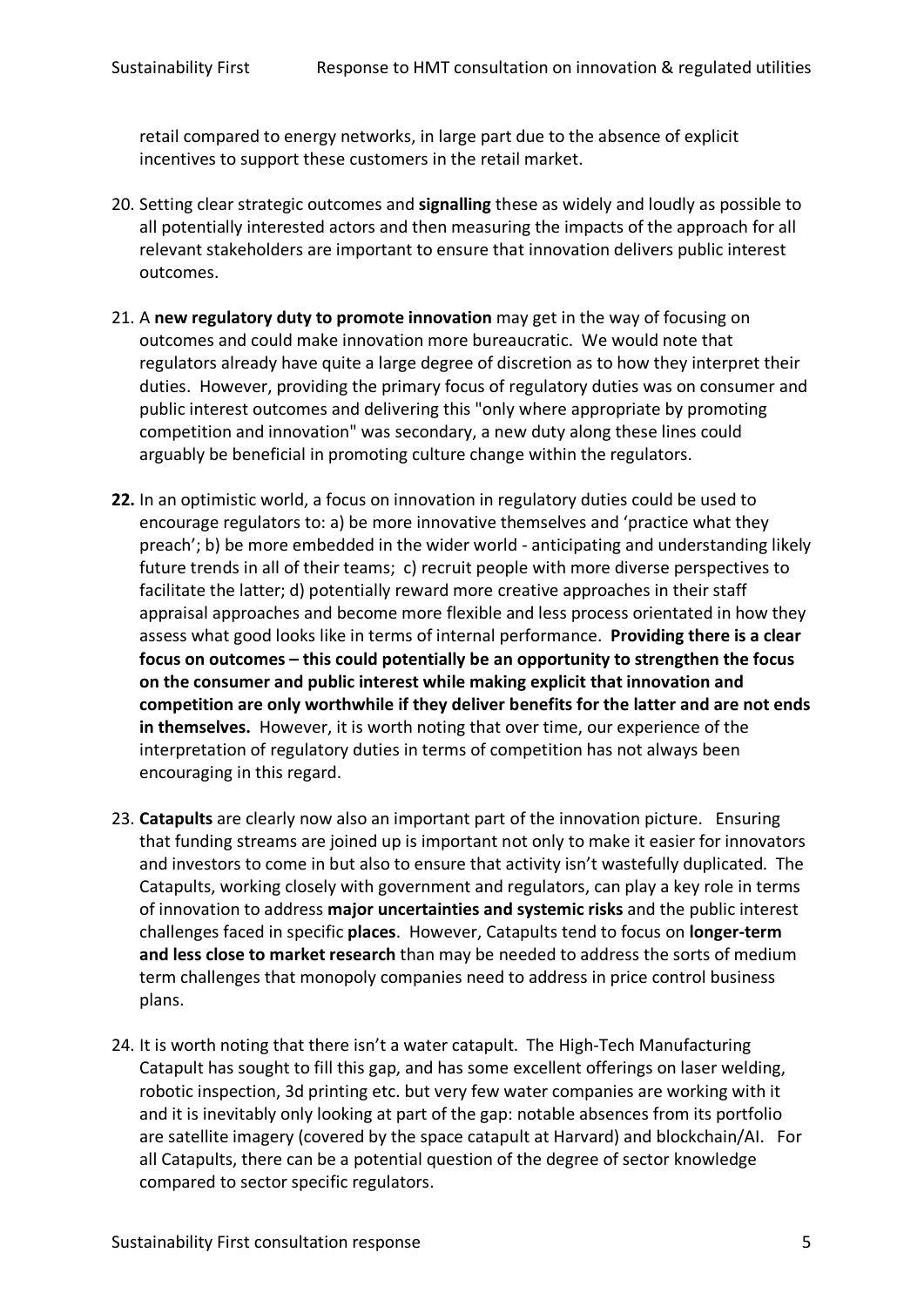### **Consumer, citizen and public interest outcomes**

25. Sustainability First's recently concluded 'New-Pin' project identified that in the energy and water sectors the 'desirable' long-term public interest outcomes were those listed in Figure 1. We consider that it is vital that innovation activity in these sectors should seek to address all of these outcomes.

# **Figure 1: Dashboard of desired long-term public interest outcomes in the energy and water sectors**



- **26.** It is important to note that some of the outcomes in Figure 1 are traditional 'consumer' outcomes and some are 'citizen' outcomes. This has **implications for how far markets on their own can deliver innovation so that all needs – including people in vulnerable circumstances, those who struggle to engage in markets, future generations, the environment etc – are met.**
- **27. Policy frameworks** need to make it clear to regulators how far they expect them to facilitate / enable innovation to meet citizen outcomes. **Strategic Policy Statements** can help do this. In some cases, policy interventions may be needed to deliver the desired outcomes. Ensuring that the **signals sent by policy makers are aligned with those of all regulators** (economic, quality, safety etc) is important to maximise the effectiveness of innovation initiatives.
- 28. Given Ofgem's and Ofwat's *current* statutory duties, the consultation document makes few references to the need for innovation to also meet the needs of citizens in the energy and water sectors. Further work is needed in terms of **framing what innovation can potentially do for people in vulnerable circumstances, future consumers, citizens and the environment in the energy and water sectors** – rather than starting from where 'the sectors' themselves are. This bottom up approach is likely to reveal new barriers – and opportunities – to innovation.
- 29. Ofcom currently has duties towards citizens and we note that legal service regulators have public interest duties. If there is going to be an **alignment of regulatory duties**, it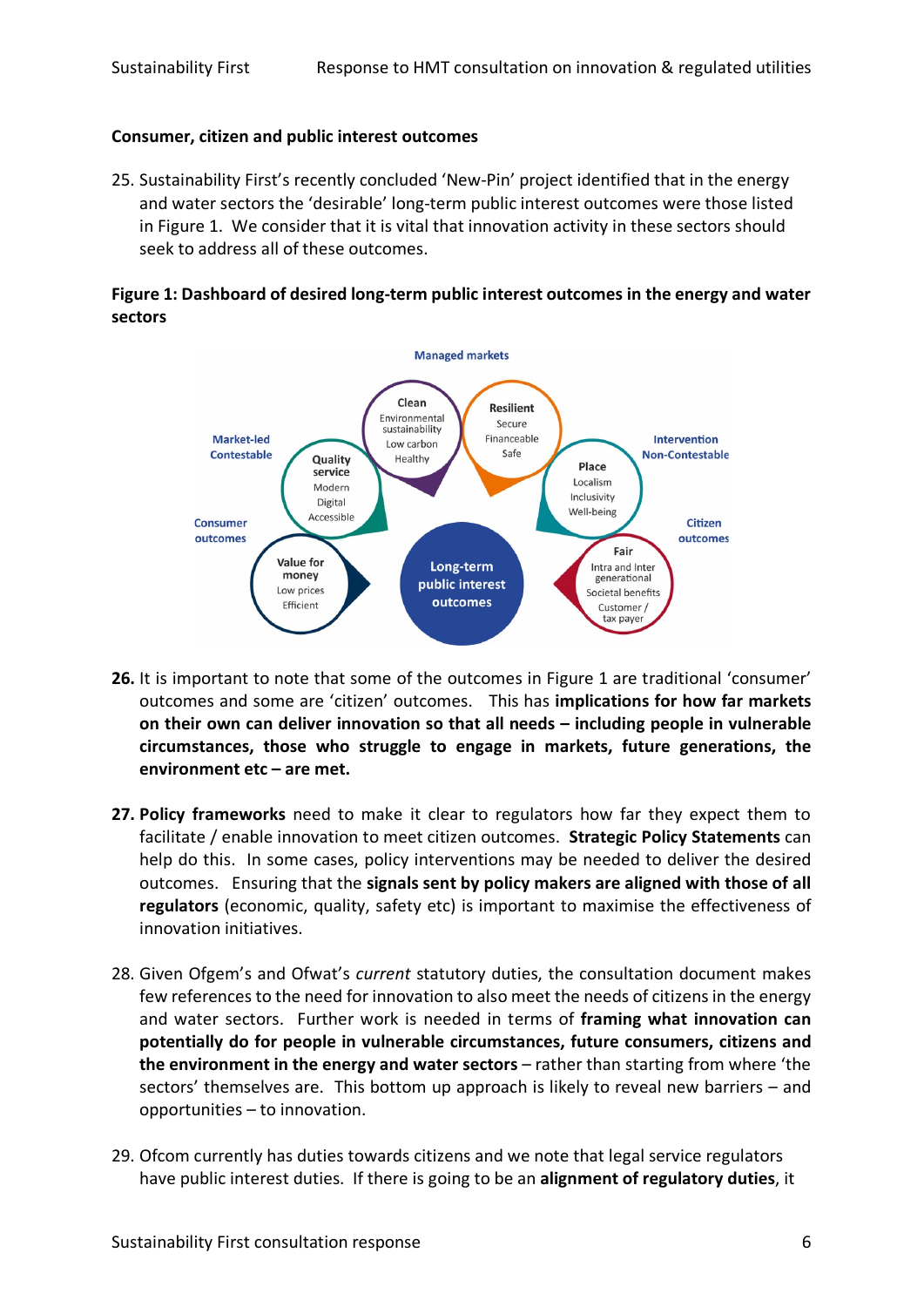would seem important to update them appropriately. Given that data and digitisation will be one of the driving forces of innovation in utilities, and that this breaks down boundaries between sectors, a consistent and coherent approach to duties would seem important. If there are good reasons for a different approach between sectors, these need to be clearly explained to build public confidence in the resulting decisions.

**30. Customer challenge and engagement groups** offer a new regulatory tool that can help in terms of innovations to deliver consumer and public interest outcomes. Policy makers need to recognise and more clearly articulate the role these groups can play in this area. CCGs and CEGs can help companies look beyond their own horizons, get under the sales pitches around what is 'new' and embed innovation in the business. Being close to the companies but at arms-length, these groups are able to catalyse the culture change that is needed by challenging companies, raising expectations, sharing the art of the possible, providing external perspectives, and raising the bar. They are able to encourage and support innovative individuals within the companies who are fighting against staid company cultures where it is in customers interests.

# **Sharing and disseminating learning**

- **31.** Given the seismic technological, environmental and social challenges that the energy and water sectors face, to ensure that both short and long-term public interest outcomes are met, the way these services are delivered needs to change (most noticeably on the energy side). This will require significant technological, commercial and institutional innovation. However, it is important to note that there is much that some companies in the sectors can do to meet these challenges that may not necessarily be truly 'novel'.
- **32. Regulators have a key role to play** in sharing and disseminating learning within the sectors and to potential disruptors – identifying, understanding and showcasing the art of the possible - and critically monitoring progress and constantly reviewing and raising the bar on what good looks like. This is a key part of promoting the benefits of innovation. Policy makers and regulators also have a role in terms of developing a more coherent and joined up approach to innovation funding and incentives. A '**theories of change'** approach to which organisations may be best suited to carrying out what dissemination activity and ensuring that they are involved at the right stages, appropriately resourced etc, would be helpful. The Catapults also clearly have a part to play here.
- **33. There is enormous scope for some to take-up existing good practice, and embed this into BAU, by learning from each other, from utility providers in other jurisdictions and crucially from other sectors.** In our experience, there has been far too much repetition between projects and insufficient emphasis on embedding results, both positive and negative, into learning and BAU. There needs to be much more focus on ensuring projects are really innovative. For example, the gas industry has developed in pipe robotic inspection which could be invaluable in the water industry for trunk mains. And the rail industry has developed laser techniques for extending life spans of key kit which again has wider applicability.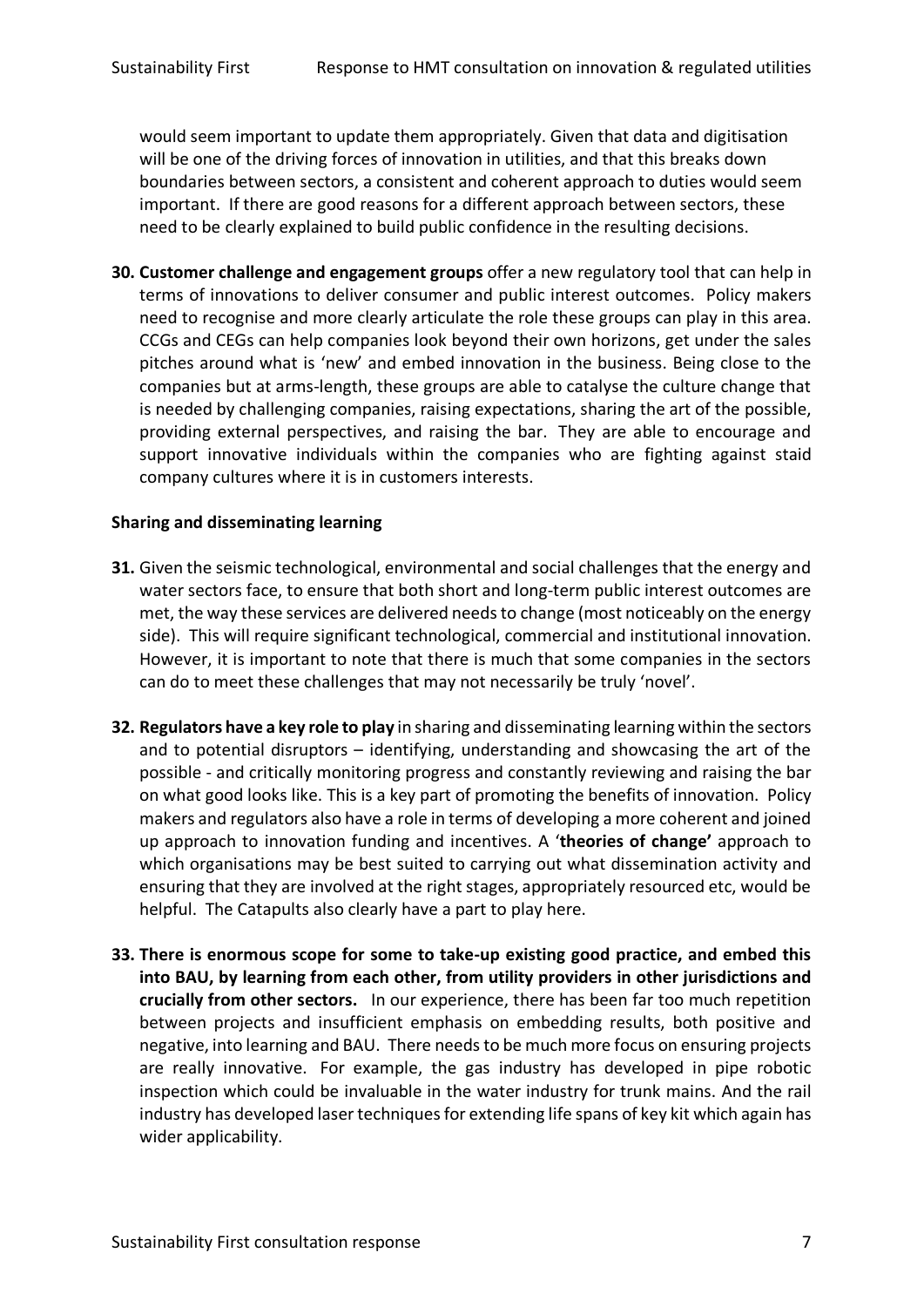- **34.** Leveraging learning between utility sectors and from further afield (including what works and what doesn't) can help **reduce risk and costs (by reducing duplication) and speed up deployment**. These points are important if the 12-year timescale identified by the IPCC is to be met and if the UN Sustainable Development Goals are to be delivered. Concerns around UK inequality also make the need to address innovation around vulnerability pressing.
- **35.** The lack of learning in some companies from customer and citizen facing innovation elsewhere, particularly around vulnerability but also some basic aspects of customer service and information provision when there are disruptions, although improving, still has further to go. On the energy network side, improvements have been prompted by the financial incentives and league tables. On the energy supply side, by the regulator clearly setting out its expectations. In water, there's a desire to differentiate and seen to be 'frontier shifting'. On the supply side, many just don't think they need to innovate in the vulnerability area so either a stick or a carrot is needed plus enabling customers to more easily compare companies' vulnerability credentials so that competition can work in this space more effectively. We would note that a number of water and energy companies (supply and networks) seem more comfortable sharing across sectors, especially when there is a competitive element to the regulatory framework in their own sector.
- **36.** Sharing learning between sectors is particularly important if **community and cross-sector solutions** are to be developed. These are important if future business models are to be social, integrated, circular and lean – as recommended by the UN Compact and Volans.
- **37.** In **competitive markets**, it may be more difficult to get companies to share innovation. The need to get investors to see the rewards for their funds at risk, the desire to grow market share, and concerns about anti-competitive effects (even in monopolies if comparative competition is prioritised) can work against this. A more **collaborative culture** is needed where learning is shared in a timely, transparent and often more granular (and hence useful) way. This may need to be backed up by explicit incentives (reputational and financial).
- **38.** Groups like Water Resources East / Water Resources South East can help promote cross company innovation on issues like resilience but unless these structures are fully recognised in Water Resource Management Plans etc their ability to undertake significant innovative work is likely to be limited.
- **39.** Getting companies in a place where they feel comfortable sharing the **lessons of failures** arising from genuine innovation (as opposed to lack of competence, poor management etc) requires a **no-blame culture**. The consultation is silent on the issue of culture.

### **Leadership and distributional issues of principle and purpose**

**40.** Innovation in regulated utilities can give rise to significant **questions of principle**. Innovation can clearly have **distributional impacts and unintended consequences** that are not always understood at the outset. These are not only relevant for today but can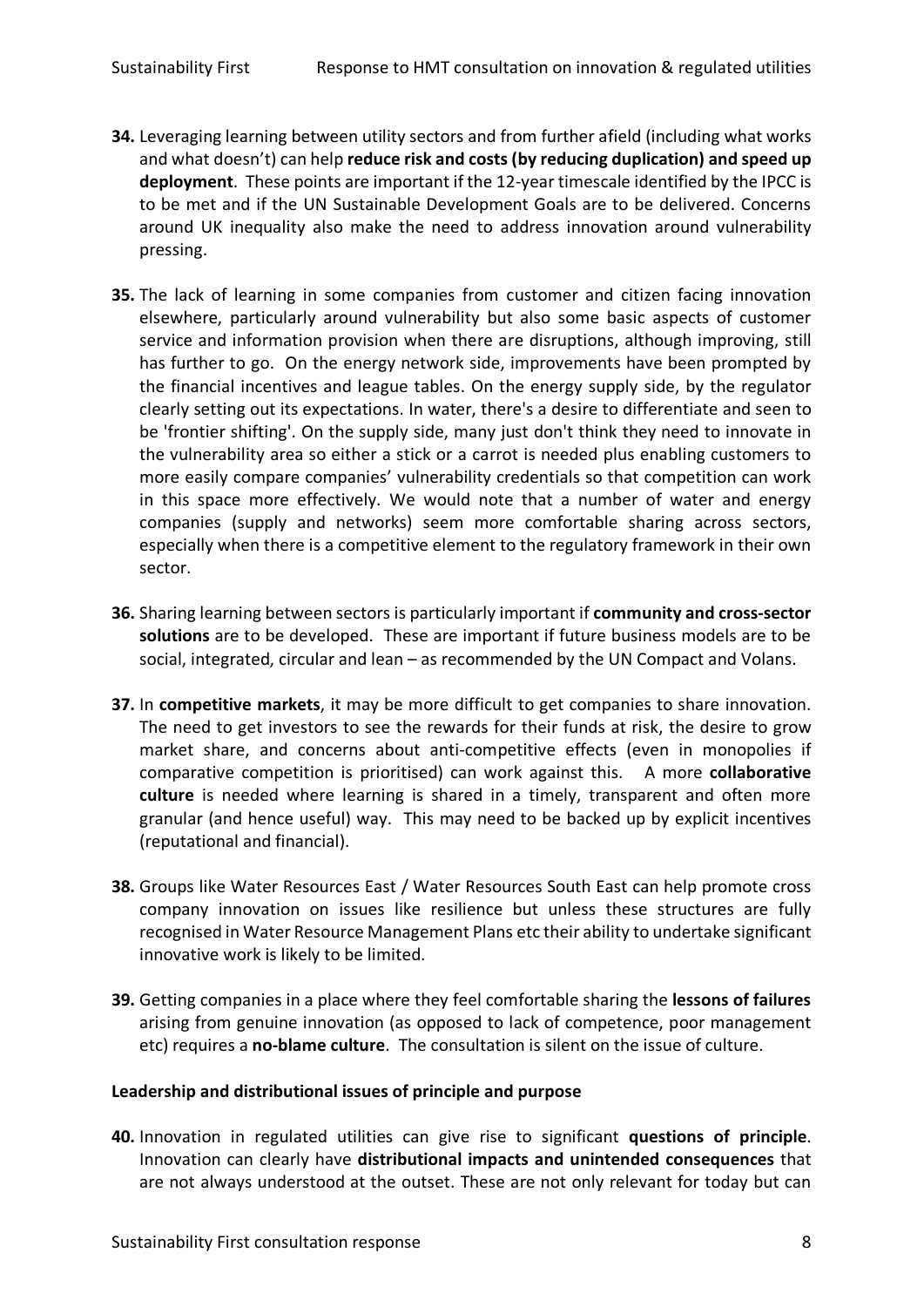also give rise to questions of inter-generational fairness. Given that energy and water companies face some specific issues, there are real **risks around encouraging 'change for changes sake' or 'disruption at all costs'**.

- **41.** Strong **leadership** is needed in companies, regulators and policy makers to make the judgement calls that are needed to meet future challenges. Each group need to be clear about their future role and purpose in facilitating and delivering innovation. The beliefs and values of the board members of all these actors are also vital if innovation really is going to deliver public interest outcomes. Board diversity, customer and stakeholder engagement and immersion and empowering staff to share experiences can all help leaders focus on the outcomes that their innovations should be seeking.
- **42. 'Safe spaces'** and robust **governance processes** are important for discussions of this nature to take place in. Clarity is needed as to where it is appropriate to take decisions about innovation that give rise to distributional issues.
- **43.** The consultation document does not cover the potential distributional impacts of innovation. It focuses on tools and expertise of regulators and is silent on leadership; **the right leaders will get the right tools in place.**

## **Institutional innovation**

- **44.** The consultation does not cover this important issue. **Digitisation and big data** are making this an increasingly important area for innovative thinking. Policy and regulatory frameworks and policy, regulatory and corporate governance processes need to change if new collaborations, partnerships and business models are going to emerge to deal with digital and other pressing social and environmental challenges.
- 45. Meeting the challenges in the IPCCs report is likely to require a **systems approach** to innovation which extends beyond the whole-energy system into other utilities. This will require institutional innovation. Sustainability First is currently drafting a discussion paper on what this may mean for utilities regulation.

# **Comments on specific questions in the consultation**

# **Understanding the barriers and opportunities for greater innovation**

- **46.** What barriers, if any, are there to the development and implementation of innovative technologies and methods in the utilities sectors?
- Lack of clear policy signals Strategic Policy Statements should help. But these need to reach to a wider group of actors than those just currently involved in the delivery of utility services and be translated in a way so that these actors understand what the potential opportunities for innovation in the sectors are.
- Lack of mechanisms to understand some of the key issues that innovation needs to address (eg vulnerability and climate and environmental change).
- Confused decision-making pathways for ideas in 'difficult' areas such as vulnerability.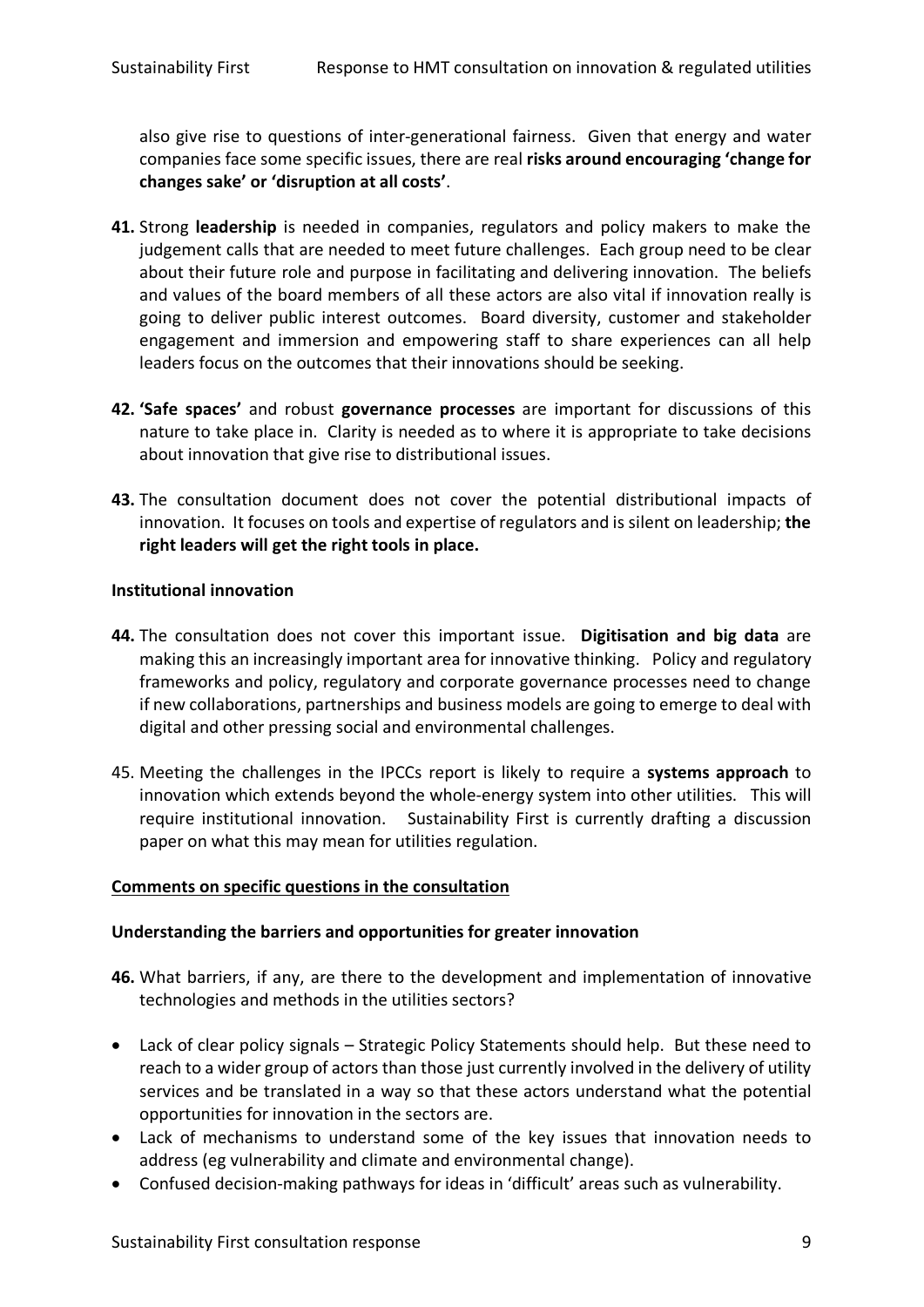- Limited resources for innovation to address vulnerability and some climate and environmental outcomes.
- A fragmented funding picture this can make it more difficult for new actors to identify and realise opportunities for innovation. The New Innovation Board in BEIS is a welcome development in this regard. However, it will important that this measures impact against outcomes.
- Limited commercial 'pull' for innovation for some customers (eg those in vulnerable situations) and in some areas (if benefits are only likely to be realised through 'value stacking' – eg energy / water efficiency).
- Regulatory price control periods can make it difficult to get transformative innovation that spans / straddles review periods (with a ~10 year horizon) but isn't very early stage / TRL innovation (a  $\sim$ 15 year + horizon).
- Risk aversion in the regulation and delivery of essential services.
- Financing arrangements in some companies a company which is securitised on a regulated only basis will be severely hamstrung in exploiting any IP. The water industry in particular have a poor record in international partnership/services, something which is important in the context of the Industrial Strategy (and climate and environmental change).
- A blame culture that discourages experimentation particularly for long-term projects.
- Corporate cultures which can operate in silos making embedding new approaches across the business more challenging.
- 47. What are the best way(s) for utility regulators to further promote innovation in their sectors, while ensuring the interests of consumers (present and future) are protected?
- Regulators need to work with government (including the National Infrastructure Commission and the Committee on Climate Change) to frame the challenges, identify desired outcomes and signal high-level priorities. Signals need to meet the test of the "5 C's" - they need to be: culturally supportive; clear; consistent; co-ordinated; and collaborative.
- Develop enabling frameworks to facilitate change pilots and initiatives like Ofgem's sandbox can help overcome risk aversion.
- Put appropriate incentives and funding mechanisms in place.
- Challenge companies as to why they have not adopted innovations which have been successfully trialled and piloted elsewhere into BAU.
- 48. What barriers, if any, are there to innovative sector specific and cross- sector business models?
- Complexity. Sector specific regulation is still often unduly detailed and prescriptive. The focus is still often on process rather than on outcomes and principles.
- Lack of joined up, consistent and at times coherent regulation.
- Lack of 'ownership' of systemic risks although the National Infrastructure Commission's work is starting to highlight some of these issues.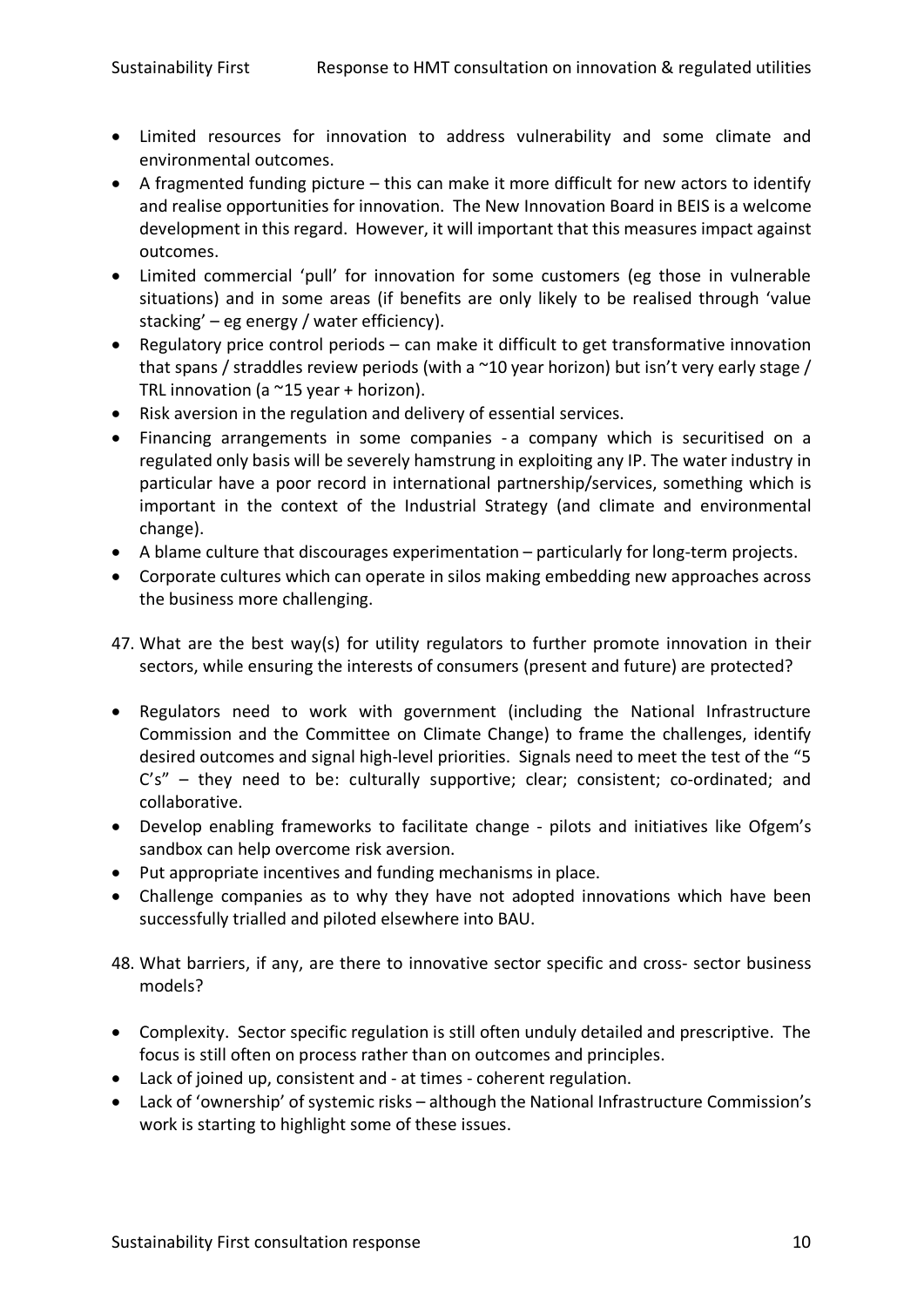## **Policy and implementation**

49. How have utility regulators most successfully encouraged innovation in their sectors?

- Encouraging companies to manage their own forward risks and to enter into dialogue with their stakeholders through CGs / CEGs so they better understand their current and future requirements and how to embed these in their business.
- Understanding wider stakeholder and market actor concerns.
- Learning the lessons from successful innovation and failures in their sectors and beyond.
- Facilitating process, commercial and institutional innovation as well as technical.
- Using incentives that are focused on outcomes rather than processes (eg challenge prizes).
- 50. What additional tools and expertise, if any, do utility regulators need to respond to technological change and promote innovation in their industries?
- Strong regulatory leaders, who are brave enough to accept that innovation takes time and will not always work, will be able to identify the right tools and expertise that they need in their teams.
- Regulators need to have the flexibility to try different approaches without fear of government sanction.

## **Regulators statutory duties**

- 51. To what extent would a statutory duty to promote innovation help regulators focus further on encouraging greater development and adoption of innovation in their sectors?
- We do not consider that it is necessary to give regulators a statutory duty to promote innovation. This may lead to the adoption of the new and novel for its own sake at the expense of existing good practice that can be leveraged from elsewhere. However, there are some arguments that this duty could lead to a beneficial cultural change within regulators.
- If such a duty was introduced, it would need to be very firmly secondary to the delivery of public interest outcomes.
- 52. What other measures might support an innovation duty in helping regulators to focus on encouraging innovation in their sectors?
	- Having a clear set of principles for government / regulators when considering transformative innovation. New-Pin identified the following principles as relevant to the energy and water sectors:
		- o Regulatory incentives around innovation need to align with public interest outcomes.
		- $\circ$  Incentives should consider when collaboration may be necessary (eg innovation across and between systems or to support customers in vulnerable situations).